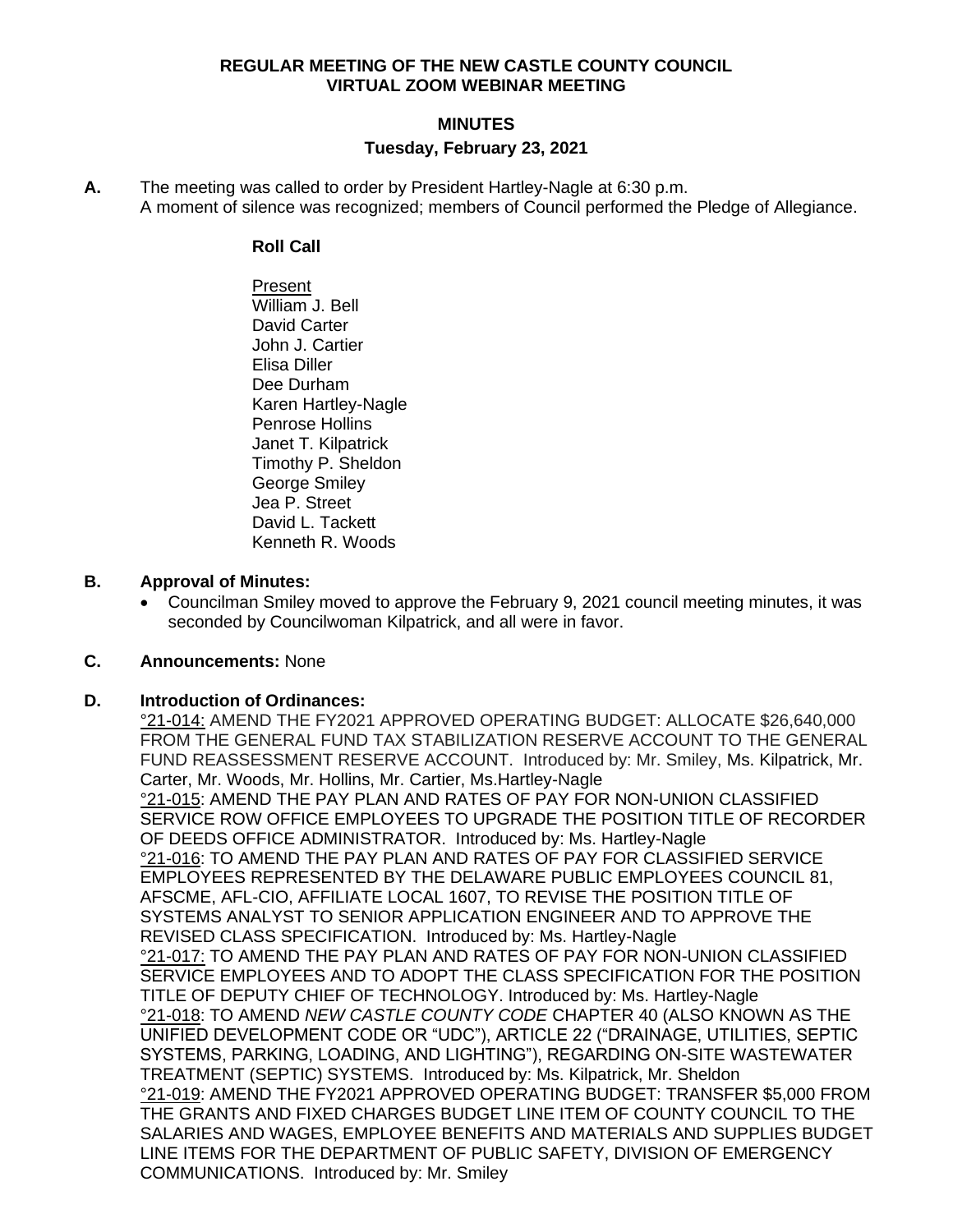## **E. Reports from Select and Special Committees:**

- Councilwoman Kilpatrick reported that the Land Use Committee met on 2/16/21 and discussed items on tonight's agenda and received an update on Department of Land Use's Comprehensive Plan.
- Councilman Smiley reported that the Finance Committee met on 2/23/21 and discussed items on tonight's agenda, discussed the reassessment process, and reviewed grant requests.
- Councilwoman Durham reported that the Boards and Commissions Subcommittee met on 2/16/21 and interviewed and reviewed candidates for appointment and reappointment.

## **F. Consent Calendar:**

R21-020: HONORING THE LIFE OF JAMES M. RUSSELL, JR. Introduced by: Mr. Woods R21-021: CONSENTING TO THE REAPPOINTMENT OF PAUL WATTS TO THE NEW CASTLE COUNTY BOARD OF LICENSE INSPECTION AND REVIEW. Introduced by: Ms. **Diller** 

R21-022: CONSENTING TO THE REAPPOINTMENT OF JOHN GRIESHABER TO THE NEW CASTLE COUNTY BOARD OF LICENSE INSPECTION AND REVIEW. Introduced by: Ms. Durham

R21-023: CONSENTING TO THE REAPPOINTMENT OF JONATHAN COCHRAN TO THE NEW CASTLE COUNTY BOARD OF LICENSE INSPECTION AND REVIEW. Introduced by: Ms. Durham

R21-024: CONSENTING TO THE REAPPOINTMENT OF DAVID "ANDY" HALL TO THE FIRE AND AMBULANCE ADVISORY BOARD. Introduced by: Mr. Bell

R21-025: CONSENTING TO THE APPOINTMENT OF CORETTA (THURSDAY) FARRELL TO THE NEW CASTLE COUNTY CLAYMONT DESIGN REVIEW ADVISORY COMMITTEE. Introduced by: Mr. Cartier

R21-026: REAPPOINTING KELLIE TETRICK TO THE NEW CASTLE COUNTY ETHICS COMMISSION. Introduced by: Mr. Sheldon

## **Consent Calendar – Adopted**

Yes: Bell, Carter, Cartier, Diller, Durham, Hartley-Nagle, Hollins, Kilpatrick, Sheldon, Smiley, Street, Tackett, Woods

**G. Presentations:** None

#### **H. Consideration of Resolutions Removed from the Consent Calendar and Other Resolutions:**

R21-027: SUPPORTING A COUNTY-WIDE GENERAL REAL PROPERTY TAX REASSESSMENT AND ENDORSING THE PRINCIPLES OF ITS EXECUTION. Introduced by: Mr. Smiley, Ms. Kilpatrick, Mr. Carter, Mr. Woods, Mr. Hollins, Mr. Cartier, Ms. Hartley-Nagle --It was moved and seconded that R21-027 be read by title only and placed before Council for its consideration.

## **Resolution 21-027—Adopted**

Yes: Bell, Carter, Cartier, Diller, Durham, Hartley-Nagle, Hollins, Kilpatrick, Sheldon, Smiley, Street, Tackett, Woods

R21-028: DECLARING 0.30± ACRES IDENTIFIED ON NEW CASTLE COUNTY TAX MAPS AS [TAX PARCEL NO. 19-009.00-011,](http://www3.nccde.org/parcel/Details/Default.aspx?ParcelKey=147242) 3.13± ACRES IDENTIFIED ON NEW CASTLE COUNTY TAX MAPS AS [TAX PARCEL NO. 19-009.00-015,](http://www3.nccde.org/parcel/Details/Default.aspx?ParcelKey=147246) AND 0.31± ACRES IDENTIFIED ON NEW CASTLE COUNTY TAX MAPS AS [TAX PARCEL NO. 07-039.30-002](http://www3.nccde.org/parcel/Details/Default.aspx?ParcelKey=36011) SURPLUS LAND AND AUTHORIZING THE COUNTY EXECUTIVE TO EXECUTE THE AGREEMENT OF SALE AND OTHER DOCUMENTS NECESSARY TO TRANSFER SAID LAND TO DISABATINO LANDSCAPING & TREE SERVICE, INC. FOR \$12,000. Introduced by: Mr. Woods --It was moved and seconded that R21-028 be read by title only and placed before Council for its consideration.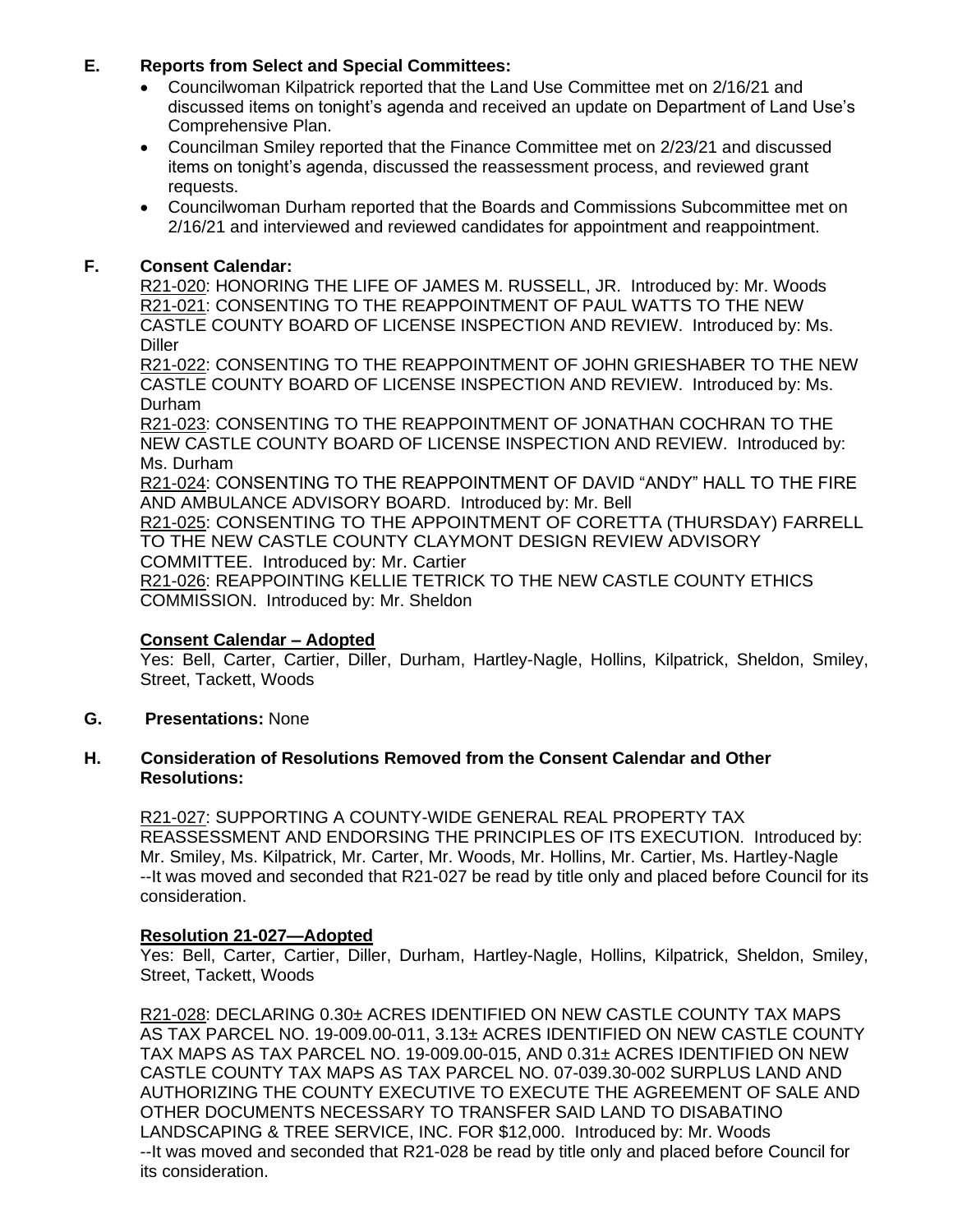## **Resolution 21-028—Adopted**

Yes: Bell, Carter, Cartier, Diller, Durham, Hartley-Nagle, Hollins, Kilpatrick, Sheldon, Smiley, Street, Tackett, Woods

R21-029: TO RENAME THE STREET KNOWN AS "JAMES STREET," A ONE BLOCK STREET LOCATED IN MARSHALLTON HEIGHTS, RUNNING NORTH TO SOUTH BETWEEN SCHOOL LANE AND NEWPORT ROAD, to "JAMES AVENUE;" [Application No. 2021-0067;](http://www3.nccde.org/project/details/default.aspx?ProjectKey=699519) COUNCIL DISTRICT 1. Introduced by: Mr. Woods

--It was moved and seconded that R21-029 be read by title only and placed before Council for its consideration.

## **Resolution 20-029—Adopted**

Yes: Bell, Carter, Cartier, Diller, Durham, Hartley-Nagle, Hollins, Kilpatrick, Sheldon, Smiley, Street, Tackett, Woods

R21-030: IDENTIFYING A PROCESS AND FOCUS FOR FEDERAL FUNDS TO BE RECEIVED BY NEW CASTLE COUNTY UPON THE EXPECTED PASSAGE OF FY2021 RECONCILIATION ACT TO ENSURE RESPONSIBLE FISCAL OVERSIGHT AND TO ENSURE THAT DISCRETIONARY FUNDING DECISIONS PRIORITIZE THE NEEDS OF UNDERSERVED COMMUNITIES MOST IMPACTED BY COVID-19. Introduced by: Mr. Carter, Mr. Hollins, Ms. Hartley-Nagle, Mr. Cartier

--It was moved and seconded that R21-030 be read by title only and placed before Council for its consideration.

## **Resolution 21-030—Adopted**

Yes: Bell, Carter, Cartier, Diller, Durham, Hartley-Nagle, Hollins, Kilpatrick, Sheldon, Smiley, Street, Tackett, Woods

## **I. Consideration of Ordinances:**

º21-089: REVISE ZONING MAP: BRANDYWINE HUNDRED, NORTHWEST SIDE OF MOUNT LEBANON ROAD, NORTHEAST OF THE INTERSECTION WITH ROCKLAND ROAD; 901 MOUNT LEBANON ROAD, TAX PARCEL NO. 06-075.00-006 & 06-075.00-026, 6.85 ACRES FROM NC40 (NEIGHBORHOOD CONSERVATION) TO NC40 AND H (HISTORIC) OVERLAY ZONE (The property owner is requesting the H (Historic) Overlay Zone for the subject parcel. 2020-0438 R/Z.) Introduced by: Ms. Hartley-Nagle

--It was moved and seconded that º21-089 be read by title only and placed before Council for its consideration.

--Councilwoman Durham announced that she is recusing herself as she is the owner of the property.

--Public comment: RJ Miles

## **Ordinance 21-089—Adopted**

Bell: Yes, based upon the positive recommendation of the Department of Land Use.

Carter: Yes, based upon the positive recommendations of the Historic Review Board and Department of Land Use and because of his respect for the Councilmember leading by example. Cartier: Yes, based upon the positive recommendations of the Historic Review Board and Department of Land Use and is confident that this fits the criteria needed to designate this as historic.

Diller: Yes, based upon the positive recommendation of the Department of Land Use. Durham: Recused

Hollins: Yes, based upon the positive recommendation of the Historic Review Board Kilpatrick: Yes, as this fits within the UDC.

Sheldon: Yes, based upon the positive recommendation of the Department of Land Use.

Smiley: Yes, based upon the positive recommendation of the Department of Land Use.

Street: Yes, based upon the positive recommendation of the Department of Land Use.

Tackett: Yes, based upon the positive recommendations of the Historic Review Board and Department of Land Use

Woods: Yes, based upon the reviews of all the different areas that reviewed it.